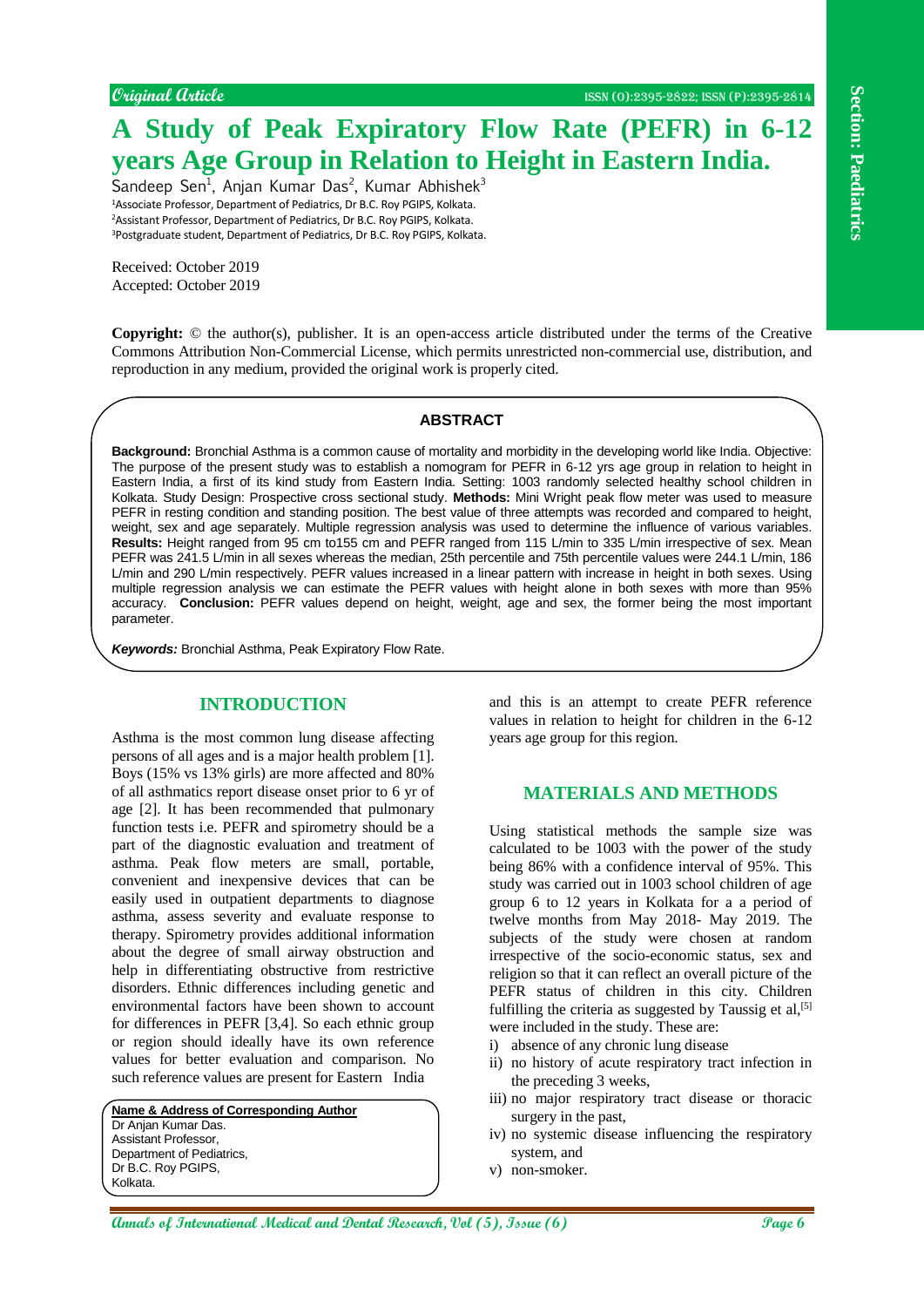## **RESULTS**



**(L/min) in relation to height**

|                                                                                                          |                       | A detailed examination, including anthropometric |                                                                               | 25th percentile and 75th percentile values were |                  |                                                    |                                                |                               |                                                                               |          |                      |  |
|----------------------------------------------------------------------------------------------------------|-----------------------|--------------------------------------------------|-------------------------------------------------------------------------------|-------------------------------------------------|------------------|----------------------------------------------------|------------------------------------------------|-------------------------------|-------------------------------------------------------------------------------|----------|----------------------|--|
| measurements (weight, height, chest circumference)                                                       |                       |                                                  |                                                                               |                                                 |                  | 244.1 L/min, 186 L/min and 290 L/min respectively. |                                                |                               |                                                                               |          |                      |  |
| was carried out and any child weighing less than                                                         |                       |                                                  |                                                                               |                                                 |                  | Here Standard Deviation (SD) is 59.7, Standard     |                                                |                               |                                                                               |          |                      |  |
| 80% of 50th centile of NCHS standards or with a                                                          |                       |                                                  |                                                                               |                                                 |                  | Error (SE) is 7.7, whereas the lower and upper 95% |                                                |                               |                                                                               |          |                      |  |
| height of less than 2SD of NCHS standards was not                                                        |                       |                                                  |                                                                               |                                                 |                  |                                                    | Confidence Intervals (Cl) were 226.1 and 256.8 |                               |                                                                               |          |                      |  |
| included in the study. A Mini Wright flow meter                                                          |                       |                                                  |                                                                               |                                                 |                  | respectively. For male children PEFR ranged from   |                                                |                               |                                                                               |          |                      |  |
| (Clement Clarke International, U.K.) was used to                                                         |                       |                                                  |                                                                               |                                                 |                  | 150 L/min to 350 L/min while the mean was 262.7    |                                                |                               |                                                                               |          |                      |  |
| measure the PEFR in the standing position. After                                                         |                       |                                                  |                                                                               |                                                 |                  | L/min, the median was 262 L/min and SD was         |                                                |                               |                                                                               |          |                      |  |
| demonstration, all children were first tested using<br>low range paediatric peak flow meter (range 0-350 |                       |                                                  |                                                                               |                                                 |                  | 67.67. For female children PEFR ranged from 110    |                                                |                               |                                                                               |          |                      |  |
|                                                                                                          |                       |                                                  |                                                                               |                                                 |                  |                                                    |                                                |                               | L/min to 310 L/min, while the mean was $224.17$                               |          |                      |  |
|                                                                                                          |                       |                                                  | L/min) and if the PEFR exceeded the upper limit                               |                                                 |                  |                                                    |                                                |                               | L/min, the median was 228.6 L/min and SD was                                  |          |                      |  |
|                                                                                                          |                       |                                                  | they were then tested on the standard (adult) flow                            |                                                 |                  |                                                    |                                                |                               | 58.63. For the better understanding and comparison                            |          |                      |  |
|                                                                                                          |                       |                                                  | meter (range 60-800 L/min). The best of three values                          |                                                 |                  |                                                    |                                                |                               | of the PEFR values in different age groups, the total                         |          |                      |  |
|                                                                                                          |                       |                                                  | were compared against standard reference values.                              |                                                 |                  |                                                    |                                                |                               | number of children has been divided into three age                            |          |                      |  |
|                                                                                                          |                       |                                                  | Those students having lower peak value were                                   |                                                 |                  |                                                    |                                                |                               | groups- i.e. 6-8 yrs, 9-10 yrs and 11-12 yrs. It was                          |          |                      |  |
|                                                                                                          |                       |                                                  | subjected to inhalation therapy using a spacer of 250                         |                                                 |                  |                                                    |                                                |                               | evident that the PEFR values were increased with                              |          |                      |  |
|                                                                                                          |                       |                                                  | ml volume and salbutamol inhaler. Those with                                  |                                                 |                  |                                                    |                                                |                               | age and male children of all age groups had higher                            |          |                      |  |
|                                                                                                          |                       |                                                  | improvement of 15% or more were considered                                    |                                                 |                  |                                                    |                                                |                               | PEFR values than females [Table 2]. Multiple                                  |          |                      |  |
|                                                                                                          |                       |                                                  | asthmatic and excluded from the study. Various                                |                                                 |                  |                                                    |                                                |                               | regression analysis was used to model the PEFR                                |          |                      |  |
|                                                                                                          |                       |                                                  | statistical analyses of data by Graph Pad software                            |                                                 |                  |                                                    |                                                |                               | values from height, weight and age [Table 3]. The                             |          |                      |  |
|                                                                                                          |                       |                                                  | was done to create reference values of PEFR in                                |                                                 |                  |                                                    |                                                |                               | model was found to be strong with this model                                  |          |                      |  |
|                                                                                                          |                       |                                                  | relation to height, age and sex (male and female)                             |                                                 |                  |                                                    |                                                |                               | explaining 95% of the variation of data.                                      |          |                      |  |
|                                                                                                          |                       |                                                  | separately, p values were obtained to predict                                 |                                                 |                  |                                                    |                                                |                               |                                                                               |          |                      |  |
| significance and multiple regression analysis was<br>used to predict PEFR value from the height alone    |                       |                                                  |                                                                               |                                                 |                  | PEFR (L/min)                                       |                                                |                               |                                                                               |          |                      |  |
|                                                                                                          |                       |                                                  |                                                                               |                                                 |                  | 400                                                |                                                |                               |                                                                               |          |                      |  |
|                                                                                                          |                       |                                                  | and also from height, age, sex simultaneously.                                |                                                 |                  | 350                                                |                                                |                               |                                                                               |          |                      |  |
|                                                                                                          |                       | <b>RESULTS</b>                                   |                                                                               |                                                 |                  | 300                                                |                                                |                               |                                                                               |          |                      |  |
|                                                                                                          |                       |                                                  |                                                                               |                                                 |                  | PEFR (L/MIN)<br>250                                |                                                |                               |                                                                               |          |                      |  |
|                                                                                                          |                       |                                                  | 1003 children were enrolled in this study, 468                                |                                                 |                  | 200                                                |                                                |                               |                                                                               |          |                      |  |
|                                                                                                          |                       |                                                  |                                                                               |                                                 |                  |                                                    |                                                |                               |                                                                               |          |                      |  |
|                                                                                                          |                       |                                                  | $(46.8\%)$ were boys and 535 (53,5%) were girls. The                          |                                                 |                  | 150                                                |                                                |                               |                                                                               |          |                      |  |
|                                                                                                          |                       |                                                  | result of mean PEFR values in relation was                                    |                                                 |                  | 100                                                |                                                |                               |                                                                               |          |                      |  |
|                                                                                                          |                       |                                                  | expressed in the [Table 1] and graph [Figure 1]. It is                        |                                                 |                  | 50                                                 |                                                |                               |                                                                               |          |                      |  |
|                                                                                                          |                       |                                                  | obvious that the mean PEFR values correlated well                             |                                                 |                  | $\Omega$                                           |                                                |                               | 95 98 101 104 107 110 114 117 120 123 126 129 132 135 138 141 144 147 150 153 |          |                      |  |
|                                                                                                          |                       |                                                  | with height. PEFR values increase in more or less in                          |                                                 |                  |                                                    |                                                |                               | Height in cms                                                                 |          |                      |  |
|                                                                                                          |                       |                                                  | linear fashion with respect to height in cm in                                |                                                 |                  |                                                    |                                                |                               | Figure 1: Graphic Representation of PEFR values                               |          |                      |  |
|                                                                                                          |                       |                                                  | different age groups. It was seen that the mean PEFR                          |                                                 |                  |                                                    |                                                | (L/min) in relation to height |                                                                               |          |                      |  |
|                                                                                                          |                       |                                                  | was 241.5 L/min in all sexes whereas the median,                              |                                                 |                  |                                                    |                                                |                               |                                                                               |          |                      |  |
|                                                                                                          |                       |                                                  | Table 1: Result of mean PEFR in relation to height                            |                                                 |                  |                                                    |                                                |                               |                                                                               |          |                      |  |
|                                                                                                          | N                     | <b>PEFR</b>                                      | Height                                                                        | N                                               | <b>PEFR</b>      | Height                                             | N                                              | <b>PEFR</b>                   | Height                                                                        | N        | <b>PEFR</b>          |  |
| Height<br>In cm                                                                                          |                       | L/min                                            | In cm                                                                         |                                                 | L/min            | In cm                                              |                                                | L/min                         | In cm                                                                         |          | L/min                |  |
| 95<br>96                                                                                                 | 33<br>$\overline{27}$ | 115<br>145                                       | 110<br>112                                                                    | 24<br>19                                        | 183<br>186       | 126<br>127                                         | 17                                             | 244<br>261                    | 141<br>142                                                                    | 8<br>10  | 290<br>296           |  |
| 97                                                                                                       | 29                    | 165                                              | 113                                                                           | $\overline{25}$                                 | 202              | 128                                                | 15<br>13                                       | 253                           | 143                                                                           | 12       | 297                  |  |
| 98                                                                                                       | 31                    | 185                                              | 114                                                                           | 23                                              | $\overline{203}$ | 129                                                | 12                                             | 263                           | 144                                                                           | 14       | 301                  |  |
| 99                                                                                                       | 22                    | 170                                              | 115                                                                           | 21                                              | 216              | 130                                                | 14                                             | 268                           | 145                                                                           | 09       | 302                  |  |
| 100                                                                                                      | 15                    | 175                                              | 116                                                                           | 19                                              | 215              | 131                                                | 16                                             | 263                           | 146                                                                           | 08       | 320                  |  |
| 101                                                                                                      | $\overline{27}$       | 185                                              | 117                                                                           | 17                                              | $\overline{202}$ | 132                                                | 18                                             | 270                           | 147                                                                           | 09       | 320                  |  |
| 102                                                                                                      | 19                    | 186                                              | 118                                                                           | 15                                              | 225              | 133                                                | 18                                             | 287                           | 148                                                                           | 15       | 322                  |  |
| 103<br>104                                                                                               | 28<br>27              | 180<br>183                                       | 119<br>120                                                                    | 14<br>16                                        | 237<br>227       | 134<br>135                                         | 12<br>18                                       | 285<br>288                    | 149<br>150                                                                    | 13<br>11 | 321<br>325           |  |
| 105                                                                                                      | $23\,$                | 182                                              | 121                                                                           | 18                                              | 238              | 136                                                | 11                                             | 281                           | 151                                                                           | 09       | 328                  |  |
| 106                                                                                                      | $17\,$                | 185                                              | 122                                                                           | $20\,$                                          | 221              | 137                                                | 13                                             | 278                           | 152                                                                           | 07       | 330                  |  |
| 107                                                                                                      | 19                    | 181                                              | 123                                                                           | 11                                              | 227              | 138                                                | 09                                             | 302                           | 153                                                                           | 05       | 330                  |  |
| 108                                                                                                      | 18                    | 180                                              | 124                                                                           | 21                                              | 241              | 139                                                | 07                                             | 296                           | 154                                                                           | 04       | 335                  |  |
| 109                                                                                                      | $\overline{22}$       | 182                                              | 125                                                                           | 19                                              | 250              | 140                                                | 05                                             | 300                           | 155                                                                           | 06       | 330                  |  |
|                                                                                                          |                       |                                                  |                                                                               |                                                 |                  |                                                    |                                                |                               |                                                                               |          |                      |  |
|                                                                                                          |                       |                                                  | Table 2: Distribution of mean PEFR in Different Age groups of male and female |                                                 |                  |                                                    |                                                |                               |                                                                               |          |                      |  |
| yrs                                                                                                      | $\overline{\bf N}$    |                                                  | Male<br>Mean (L/min)                                                          |                                                 | SD(L/min)        | $\overline{\bf N}$                                 |                                                | Female<br>Mean (L/min)        | SD (L/min)                                                                    |          | p value              |  |
| Age in<br>$6 - 8$                                                                                        | 243                   |                                                  | 235.7                                                                         |                                                 | 56.13            | 325                                                |                                                | 205.42                        | 49.31                                                                         |          | < 0.0001             |  |
| $9-10$<br>$11 - 12$                                                                                      | 157<br>68             |                                                  | 302.07<br>318.09                                                              |                                                 | 42.96<br>50.62   | 107<br>103                                         |                                                | 250.28<br>268.93              | 48.18<br>54.88                                                                |          | < 0.0001<br>< 0.0001 |  |

#### **Table 2: Distribution of mean PEFR in Different Age groups of male and female**

| Age in  |     | Male         |           |     | <b>Female</b>  |           | <b>p</b> value |
|---------|-----|--------------|-----------|-----|----------------|-----------|----------------|
| vrs     |     | Mean (L/min) | SD(L/min) |     | Mean $(L/min)$ | SD(L/min) |                |
| $6 - 8$ | 243 | 235.7        | 56.13     | 325 | 205.42         | 49.31     | $<\!\!0.0001$  |
| $9-10$  | 157 | 302.07       | 42.96     | 107 | 250.28         | 48.18     | < 0.0001       |
| 11-12   | 68  | 318.09       | 50.62     | 103 | 268.93         | 54.88     | < 0.0001       |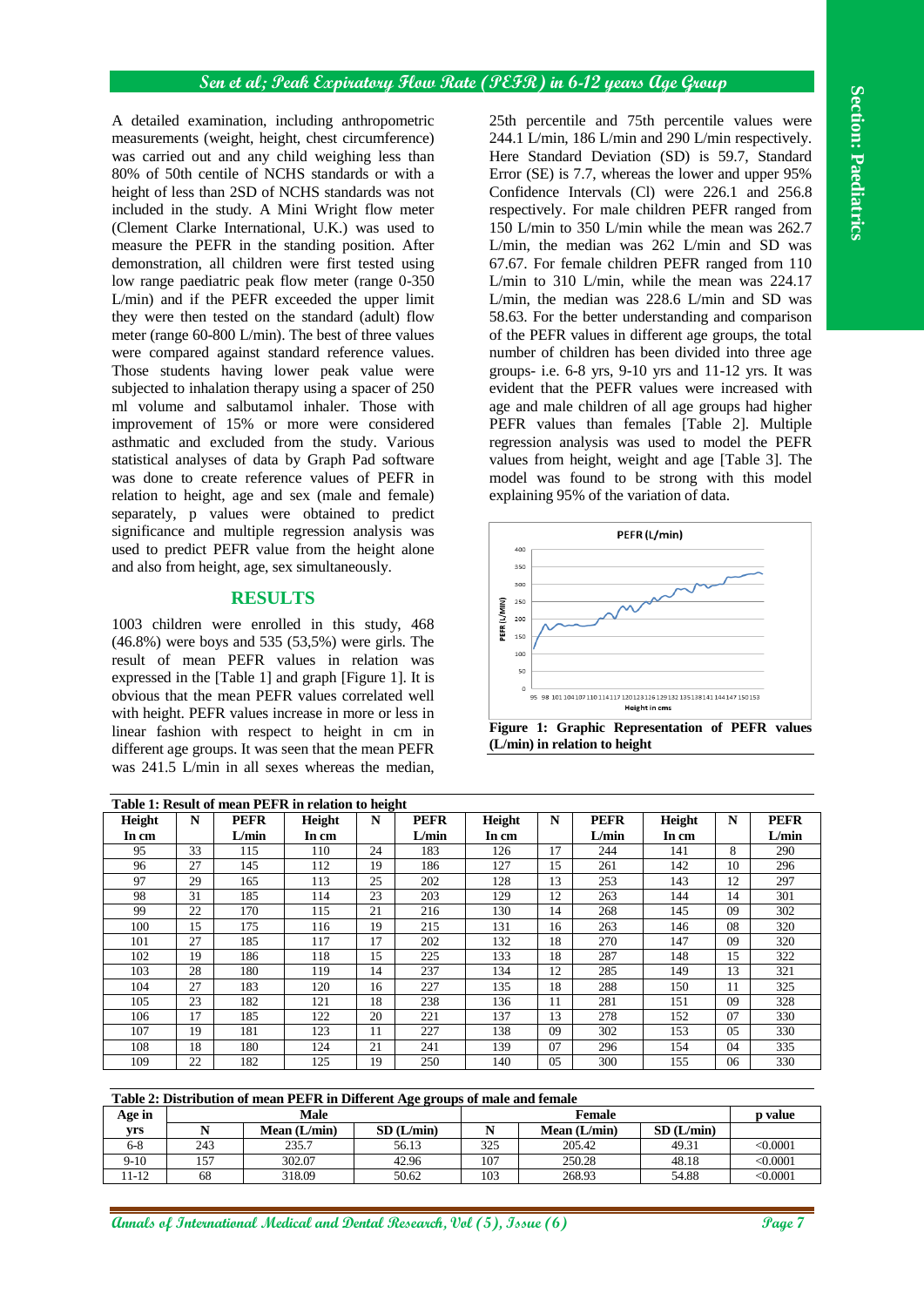## **Sen et al; Peak Expiratory Flow Rate (PEFR) in 6-12 years Age Group**

#### **Table 3: Multiple regression analysis of mean PEFR**

## **DISCUSSION**

|                                                |                                               |                                 | Table 3: Multiple regression analysis of mean PEFR                                                          |                                                                                |                                                                                                                                                                                                                                        |                    |                                                                                                                        |                    |  |  |
|------------------------------------------------|-----------------------------------------------|---------------------------------|-------------------------------------------------------------------------------------------------------------|--------------------------------------------------------------------------------|----------------------------------------------------------------------------------------------------------------------------------------------------------------------------------------------------------------------------------------|--------------------|------------------------------------------------------------------------------------------------------------------------|--------------------|--|--|
| a) PEFR (male) = $3.4654$ HEIGHT (cm)-170.3831 |                                               |                                 |                                                                                                             |                                                                                |                                                                                                                                                                                                                                        |                    |                                                                                                                        |                    |  |  |
| PEFR (female) = 2.8390 X HEIGHT (cm)-130.7042  |                                               |                                 |                                                                                                             | b) PEFR (male) = 2.2268 X HEIGHT (cm) +11.0164 X AGE (yrs) + 0.7979 X WT (kg)  |                                                                                                                                                                                                                                        |                    |                                                                                                                        |                    |  |  |
|                                                |                                               |                                 | PEFR (female) = 1.8294 X HEIGHT (cm) +7.1081 X AGE (yrs) - 0.8073 X WT (kg)                                 |                                                                                |                                                                                                                                                                                                                                        |                    |                                                                                                                        |                    |  |  |
|                                                |                                               | <b>DISCUSSION</b>               |                                                                                                             |                                                                                | girls of the same age group. This can be attributed to<br>the fact that the boys had more height and thus, $[7-9]$                                                                                                                     |                    |                                                                                                                        |                    |  |  |
|                                                |                                               |                                 | According to our study height ranged from 95 to 155<br>cm, PEFR ranged from 115 L/min to 335 L/min with     |                                                                                |                                                                                                                                                                                                                                        |                    | more lung volume resulting in more PEFR. Also all                                                                      |                    |  |  |
|                                                |                                               |                                 | mean PEFR value of 241.5 L/min and median was                                                               |                                                                                | studies including ours showed an increase in PEFR<br>with age. <sup>[6-9,11]</sup> When we compare our study with<br>other Indian studies, the results are fairly comparable<br>with the studies of Swaminathan et al, <sup>[10]</sup> |                    |                                                                                                                        |                    |  |  |
|                                                |                                               |                                 | 244.1 L/min. PEFR values in both male and female<br>children increase with height and male children have    |                                                                                |                                                                                                                                                                                                                                        |                    |                                                                                                                        |                    |  |  |
|                                                |                                               |                                 | higher PEFR values than female children. Using                                                              |                                                                                |                                                                                                                                                                                                                                        |                    | Paramesh. <sup>[6]</sup> Paramesh, <sup>[6]</sup> failed to show significant                                           |                    |  |  |
|                                                |                                               |                                 | multiple regression analysis we can calculate the<br>expected PEFR only from height alone or from           |                                                                                |                                                                                                                                                                                                                                        |                    | differences between the mean PEFR values in boys                                                                       |                    |  |  |
|                                                |                                               |                                 | height, weight and age simultaneously. When using                                                           |                                                                                |                                                                                                                                                                                                                                        |                    | and girls. Swaminathan et al, <sup>[10]</sup> also observed that<br>the PEFR values were gradually increased with age  |                    |  |  |
|                                                |                                               |                                 | the former, the expected PEFR is calculated with                                                            |                                                                                |                                                                                                                                                                                                                                        |                    | which is comparable to our study. Our children                                                                         |                    |  |  |
|                                                |                                               |                                 | >95% accuracy. When we compare our study with                                                               |                                                                                |                                                                                                                                                                                                                                        |                    | showed higher PEFR values in all age groups as                                                                         |                    |  |  |
|                                                |                                               |                                 | other Indian as well as Western studies, we find the<br>maximum height obtained in their studies to be more |                                                                                |                                                                                                                                                                                                                                        |                    | compared to Swaminathan et al, <sup>[10]</sup> the probable                                                            |                    |  |  |
|                                                |                                               |                                 | than our maximum of 155 cm. To compare the                                                                  |                                                                                |                                                                                                                                                                                                                                        |                    | reason being the ethnic variation between the two<br>study groups. For comparison with some recent                     |                    |  |  |
|                                                |                                               |                                 | PEFR values of the children with height of 160 cm                                                           |                                                                                |                                                                                                                                                                                                                                        |                    | studies only those studies were included which had                                                                     |                    |  |  |
|                                                |                                               |                                 | with other studies, we took the help of multiple                                                            |                                                                                |                                                                                                                                                                                                                                        |                    | comparable sample size to our study. Compared to                                                                       |                    |  |  |
|                                                |                                               |                                 | regression analysis which showed the expected                                                               |                                                                                |                                                                                                                                                                                                                                        |                    | some recent studies the PEFR mean value studied in                                                                     |                    |  |  |
|                                                |                                               |                                 | PEFR in our study at 160 cm height to be 384 L/min<br>and 324 L/min for male and female respectively.       |                                                                                |                                                                                                                                                                                                                                        |                    | various age groups in studies from different regions                                                                   |                    |  |  |
|                                                |                                               |                                 | All the studies including ours showed that the PEFR                                                         |                                                                                |                                                                                                                                                                                                                                        |                    | varied for the age groups and western and southern<br>regions children had comparatively lower PEFR                    |                    |  |  |
|                                                |                                               |                                 | had most positive correlation with height. <sup>[6-9,11]</sup>                                              |                                                                                | values than eastern Indian children. <sup>[7-9,11]</sup>                                                                                                                                                                               |                    |                                                                                                                        |                    |  |  |
|                                                |                                               |                                 | Likewise PEFR was more in boys as compared to                                                               |                                                                                |                                                                                                                                                                                                                                        |                    |                                                                                                                        |                    |  |  |
| <b>ATTRIBUTE</b>                               |                                               | Durairaj P et al <sup>[7]</sup> | Anjali Otiv <sup>[11]</sup> (Mumbai Study)                                                                  |                                                                                | Jomon Mathew <sup>[9]</sup>                                                                                                                                                                                                            |                    | Sandip Sen et al                                                                                                       |                    |  |  |
| N                                              | (Chennai Study)<br>1470                       |                                 | 1020                                                                                                        |                                                                                | 954                                                                                                                                                                                                                                    | (Ernakulam Study)  | (Current study)<br>1003                                                                                                |                    |  |  |
| <b>Mean PEFR</b>                               |                                               |                                 |                                                                                                             |                                                                                | $241.5 + 59.7$                                                                                                                                                                                                                         |                    |                                                                                                                        |                    |  |  |
| of the study<br>Age grp.                       |                                               | MEAN PEFR (L/min)               |                                                                                                             |                                                                                |                                                                                                                                                                                                                                        |                    | Boys= $262.7 + 67.67$<br>Girls=224.17+58.63                                                                            |                    |  |  |
|                                                | <b>Boys</b>                                   | Girls                           | <b>Boys</b>                                                                                                 | Girls                                                                          | <b>Boys</b>                                                                                                                                                                                                                            | Girls              | <b>Boys</b>                                                                                                            | Girls              |  |  |
| 6yrs                                           | 176.5±<br>5.2                                 | $65.9 \pm$<br>4.7               | $116.02 + 22.04$                                                                                            | $102.67 + 22.76$                                                               |                                                                                                                                                                                                                                        |                    | $253.7+$<br>56.13                                                                                                      | $205.42+$<br>49.31 |  |  |
| 7yrs                                           | $202.2+$<br>4.4                               | $185.5+$<br>3.4                 | $138.94 + 35.39$                                                                                            | $133.75 + 33.27$                                                               |                                                                                                                                                                                                                                        |                    |                                                                                                                        |                    |  |  |
| 8 yrs                                          | $244.6 \pm$<br>5.6                            | 185.5±<br>$3.4\,$               | $172.48 + 43.53$                                                                                            | $149.53 + 33.77$                                                               | $167.94+$<br>39.60                                                                                                                                                                                                                     | $145.18+$<br>38.85 |                                                                                                                        |                    |  |  |
| 9 yrs                                          | $251.6 \pm$<br>8.1                            | $226 +$<br>6.8                  | $199.37 + 43.31$                                                                                            | $176.67 + 36.98$                                                               | $188.54+$<br>37.65                                                                                                                                                                                                                     | $170.11+$<br>34.62 | $302.07 + 42.96$                                                                                                       | 250.28<br>$+48.18$ |  |  |
| 10 <sub>yrs</sub>                              | $272.9+$                                      | $262.9+$                        | $200.02 + 29.25$                                                                                            | $190.14 + 31.72$                                                               | $210.10+$                                                                                                                                                                                                                              | $181.56+$          |                                                                                                                        |                    |  |  |
| 11 yrs                                         | 4.5<br>$307.6 +$                              | 6.4<br>$281.7+$                 | $223.79 + 35.84$                                                                                            | $206.34 + 29.25$                                                               | 38.93<br>$220.68+$                                                                                                                                                                                                                     | 36.28<br>$201.56+$ | $318.09+$                                                                                                              | $268.93+$          |  |  |
| 12 yrs                                         | 8.4<br>$324.8 \pm$                            | 5.4<br>$305.7\pm$               | $242.64 + 37.34$                                                                                            | $235.55 + 33.55$                                                               | 45.90<br>$251.21+$                                                                                                                                                                                                                     | 44.56<br>$217.32+$ | 50.62                                                                                                                  | 54.88              |  |  |
|                                                | 6.8                                           | 9.1                             |                                                                                                             |                                                                                | 49.36                                                                                                                                                                                                                                  | 53.38              |                                                                                                                        |                    |  |  |
|                                                |                                               |                                 | Srivastava S et al, $[8]$ (Lucknow) in his study in 2017                                                    |                                                                                |                                                                                                                                                                                                                                        |                    | fairly accurately with height being the best predictor                                                                 |                    |  |  |
|                                                |                                               |                                 | with a sample size of 1006 school children has<br>shown a mean PEFR of $272.02 \pm 92.22$ L/min in          |                                                                                |                                                                                                                                                                                                                                        |                    | variable. Paramesh, <sup>[6]</sup> had also observed that height<br>is the best predictor of assessing PEFR. Our model |                    |  |  |
|                                                |                                               |                                 | case of boys and 213.57 $\pm$ 64.46 L/min in case of                                                        |                                                                                |                                                                                                                                                                                                                                        |                    | showed strong degree of accuracy (95% level). The                                                                      |                    |  |  |
| girls.                                         |                                               |                                 |                                                                                                             |                                                                                |                                                                                                                                                                                                                                        |                    | model for PEFR differs between male and female.                                                                        |                    |  |  |
|                                                |                                               |                                 | We have omitted studies older than 5 years and with                                                         |                                                                                |                                                                                                                                                                                                                                        |                    | This model needs to be verified among different                                                                        |                    |  |  |
|                                                | and accuracy of the study. <sup>[12-15]</sup> |                                 | sample size less than 950 to improve the comparison                                                         |                                                                                | ethnic groups in our country.                                                                                                                                                                                                          |                    |                                                                                                                        |                    |  |  |
|                                                |                                               |                                 |                                                                                                             |                                                                                |                                                                                                                                                                                                                                        | <b>CONCLUSION</b>  |                                                                                                                        |                    |  |  |
|                                                |                                               |                                 |                                                                                                             |                                                                                |                                                                                                                                                                                                                                        |                    |                                                                                                                        |                    |  |  |
|                                                |                                               |                                 | Multiple regression analysis was used in our study to<br>predict the PEFR values. Our study found that PEFR |                                                                                |                                                                                                                                                                                                                                        |                    | The regular measurement of PEFR in asthmatic                                                                           |                    |  |  |
|                                                |                                               |                                 | equation can be used to predict the PEFR value                                                              |                                                                                |                                                                                                                                                                                                                                        |                    | children is of great value to monitor their clinical                                                                   |                    |  |  |
|                                                |                                               |                                 |                                                                                                             | <b>annals of International Medical and Dental Research, Vol (5), Issue (6)</b> |                                                                                                                                                                                                                                        |                    |                                                                                                                        | Page 8             |  |  |

## **CONCLUSION**